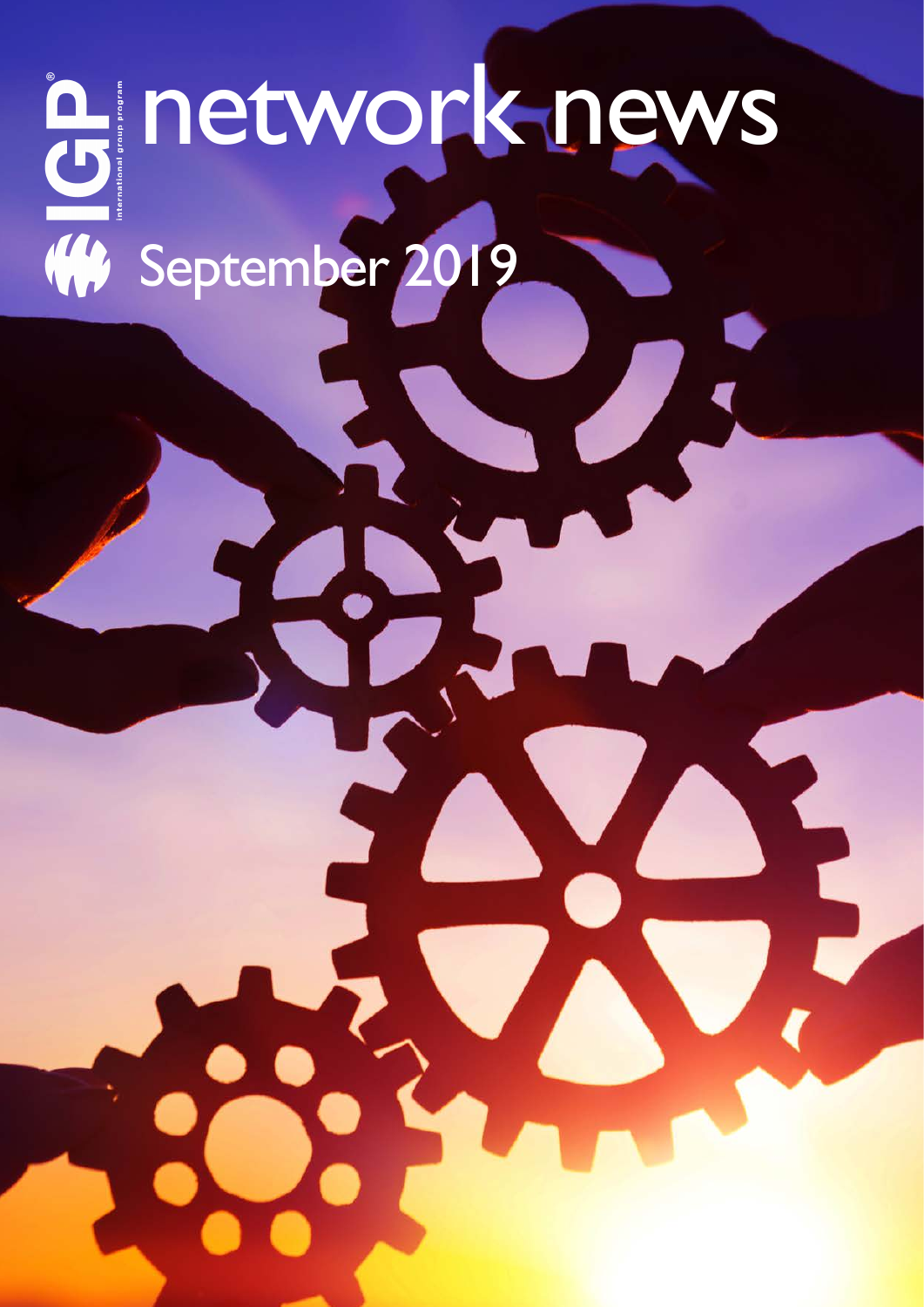### In this issue...

**Guaranteed Global Advance** IGP Introduces an Innovative New Product

**IGP Partnership with Further** Health insurance that allows employees to access the from leading hospitals and clinics around the world

**Country News: Poland** Unum Introduces Oncological S.O.S. Package

**Country News: Canada** Manulife Transforms the Group Benefits Experience in

**Schedule of IGP Subsidiary Visits** An opportunity to have an IGP representative meet with

**IGP Network Partners** 

**IGP Contacts** 

|                             | ┱  |
|-----------------------------|----|
| very best medical treatment | 6  |
|                             | 8  |
| Canada                      | 0  |
| ith your local subsidiary   | 12 |
|                             | 4  |
|                             | 16 |
|                             |    |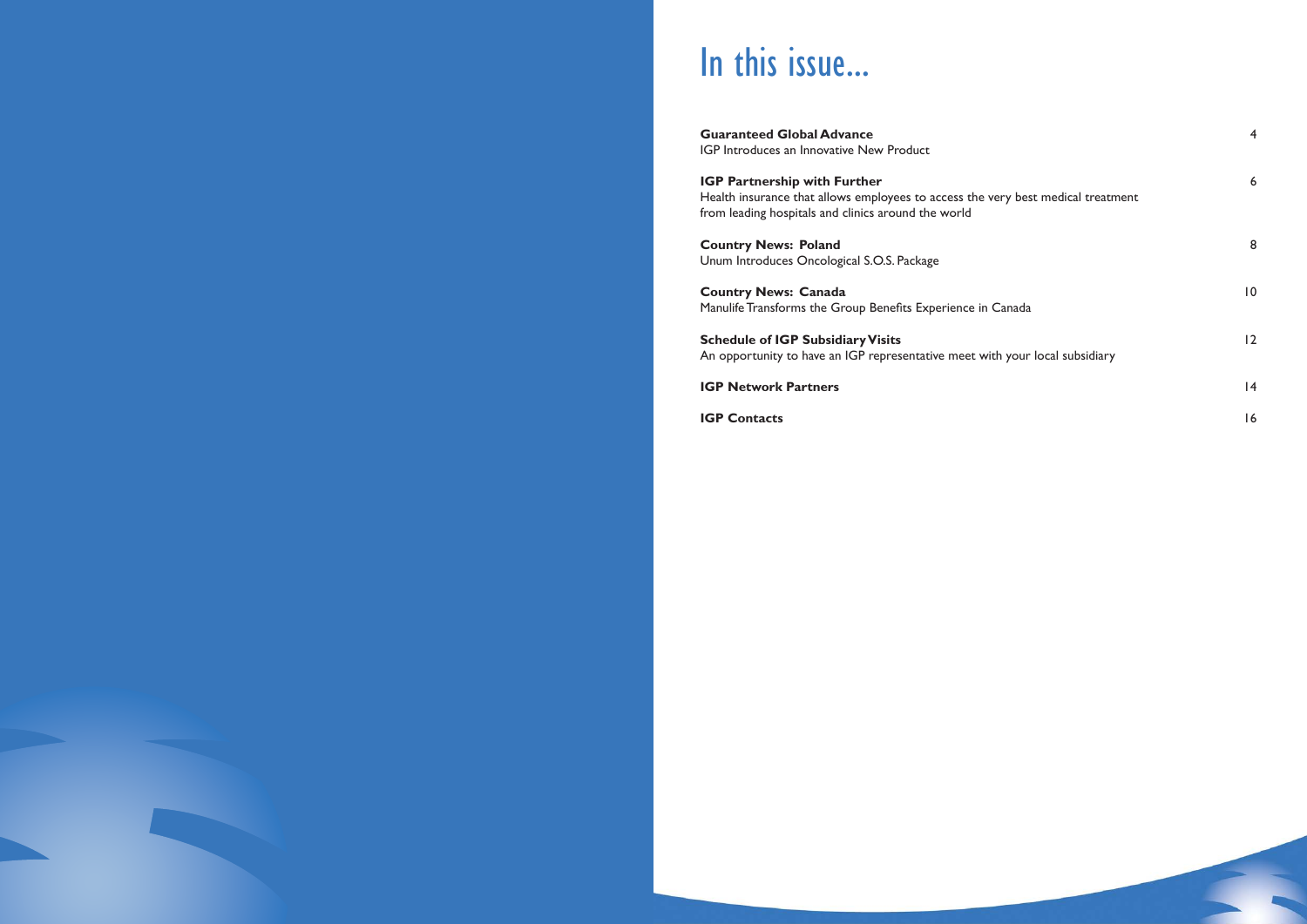

### IGP Guaranteed Global Advance IGP Introduces New Innovative Product



IGP offers a broad range of products and services that are designed to meet the specific needs of multinational corporations, including achieving maximum savings on the cost of their employee benefits.

Over the past decade, we have seen a change in what multinationals are looking for, from the level of risk they want to take (either through implementing stop loss or via a captive arrangement), to the amount of data/information they wish to receive. We have also seen a growing interest in exploring up-front cost-savings rather than waiting for an International Dividend after a given experience period has been completed.

To address the latter demand, IGP is proud to introduce the IGP Guaranteed Global Advance – a unique and innovative concept in the market: multinational corporations will be eligible for a guaranteed up-front reduction in cost, with a potential additional International Dividend at the end of the guarantee period of 2 years.

### **How Does It Work?**

A Guaranteed Global Advance is paid to the multinational corporation (or its subsidiaries) at the start of the International Experience Year. The Global Advance is calculated as the total amount of the surplus expected to be generated on each type of benefit coverage in each country. The calculation is based on current premium, estimated claims and takes into consideration medical inflation.

During the guarantee period, any margins generated, for example due to better than anticipated experience, will be held in a Claims Stabilization Reserve (CSR). At the end of the guarantee period, surplus amounts in excess of a pre-defined maximum CSR level will be released to the multinational corporation (or to its subsidiaries, at the Parent company's discretion) as an additional International Dividend on top of the Guaranteed Global Advance.

The multinational corporation continues to receive a detailed annual IGP International Experience Report, with a clear indication of the amount of Guaranteed Global Advance paid and accrued CSR amount, if any.

### **Eligibility Requirements**

The volume and composition of a portfolio of coverages will be important in determining whether or not a multinational's IGP International Account is eligible for the IGP Guaranteed Global Advance. The following minimum requirements will also apply:

- The global portfolio under consideration must be at least USD 5 million in risk premium pooled in a minimum of 5 countries.
- Required data includes 3 to 5 years' experience on insured lives, volume, rates, premium, claims, reserves and local profit-sharing arrangements that may be in place.

### **Unique Differentiators: Sustainable, Easy Implementation, Easy Administration**

- Guaranteed up-front discount
- Payable to the multinational corporation, or to the subsidiaries, at the parent company's discretion.
- Potential for an additional IGP International Dividend at the end of the guarantee period.
- Easy implementation and administration for all parties, including the multinational corporation, local subsidiaries, global consultant and local advisor.
- Local terms and conditions continue to apply and continue to be underwritten according to local laws and regulations – no impact to locally charged premium rates and commissions.

• Full transparency through the IGP International Experience Report, with a clear indication of the dollar values of the Global Advance and Claims Stabilization Reserve.

### *Peter de Vries, Vice-President IGP, comments:*

*"Over the past several years, we have experienced a growing demand from multinational corporations (generally the larger ones) looking for cost savings on their Group Benefit business based on their global size. These multinationals have typically operated a standard pooling arrangement with a potential International Dividend after the end of the International Experience Year – they are now looking to shift the back-end dividend to an up-front reduction in cost via global deals where all business is placed with one network.*

*To address this demand, we have a developed a new and innovative product: the IGP Guaranteed Global Advance, that can either be paid to the parent company or its subsidiaries, with a potential additional IGP International Dividend at the end of the guarantee period in the event of very good experience. The IGP Guaranteed Global Advance is sustainable, easy to implement and easy to administer for all parties and will be a differentiator in the market."* 



If you would like more information about this product or any of IGP's other products and services, please contact your IGP Account Manager or visit: www.igpinfo.com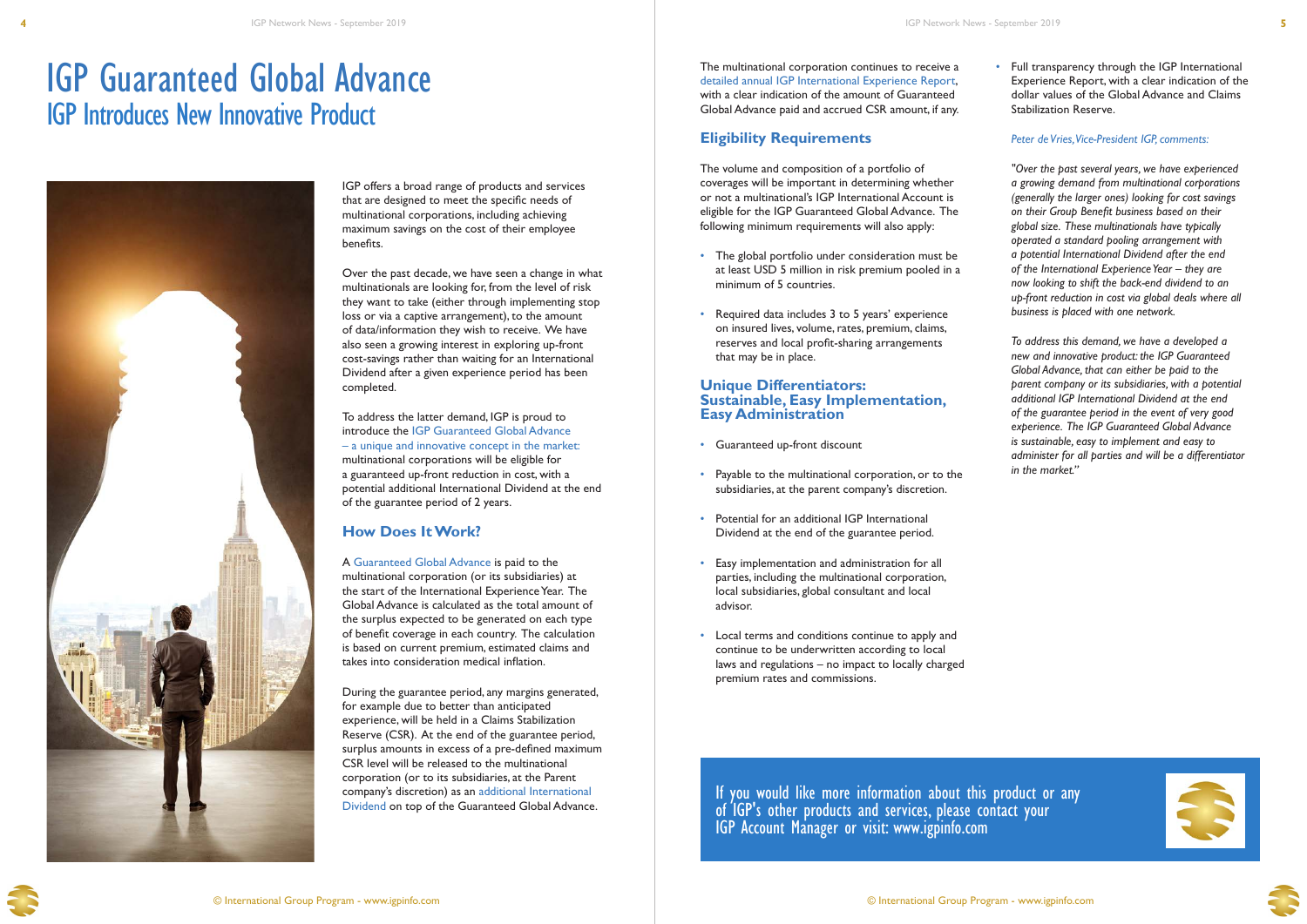



### IGP Partnership with Further Providing Access to the Best Medical Treatment from Leading Hospitals and Clinics Around the World

If you would like additional information, have any follow-up questions, or would like to set up an exploratory call with Further, please contact your IGP Account Manager.

IGP has entered into a partnership with Further, a leading provider of international health insurance solutions. The products offered by Further have become increasingly attractive for multinationals looking for innovative employee benefits with high perceived value.

For clients that might not be familiar with Further, can you briefly describe what it is that Further does and why the company exists?

Further believes that anyone with a serious illness should have access to the very best medical treatment from leading hospitals and clinics around the world.

Their product is affordable, simple and ready to go, and they are excited to offer this to IGP clients via various IGP Network Partners. It can be offered as a standalone policy or as a rider to general life or critical illness cover. It gives your employees the chance to access the very best medical treatment in the world.

IGP spoke to Frank Ahedo, CEO and founder of Further, to get more insight into the company, a rapidly growing organization that is now present in 34 countries globally.

We are an organization specializing in the development of affordable healthcare insurance solutions with a particular focus on providing access to leading international medical expertise for the treatment of serious medical conditions.

### Is there demand for this type of product? Why would someone elect to go for treatment outside of their home country?

At Further, we give people the chance to access treatment from the very best medical specialists across the world by removing the barriers they would otherwise face. We do this by providing employers with an international treatment product that has a very high perceived value. Our core product, Critical Advantage, is viewed as an innovative employee benefit and those employers that include Critical Advantage in their benefits package are among the world's most recognizable companies.

### **What are the main features of Critical Advantage?**

The product concept is simple. If an insured member has a covered condition or requires one of the covered treatments, they can elect to access treatment in leading hospitals outside of their home country. Treatment, travel and accommodations are all covered with annual limits up to  $\epsilon$ 1,000,000, and all arrangements are taken care of by Further. There are no deductibles or upfront payments.

From start to finish, Further will manage the whole patient journey to ensure a seamless experience, allowing patients to concentrate on their health and recovery. Essentially, the product removes the geographic and financial barriers associated with international medical treatment by allowing employees to travel to the best international medical centers, outside their country, for treatment.

We pride ourselves on our ability to deliver a turnkey solution through some of the world's leading insurers. We have a tried and trusted approach to implementation which ensures that employers can deliver a consistent solution to employees whether that employee is based in the U.K. or Singapore, Poland or Portugal.

The product typically covers:

- Cancer Treatment
- **Neurosurgery**
- Coronary Artery By-pass Surgery
- Heart Valve Replacement and Repair
- Live Organ Donor and Tissue Transplant

### If an IGP corporate client wanted to learn more about this product, how should they proceed?

Across most facets of our lives, we are no longer limited by boundaries, or geographical borders – information flows, people flow and as a consequence, barriers have diminished.

However, the same is not true of healthcare where more barriers are appearing for people, as treatment costs increase and national healthcare budgets come under additional pressure. Medicine is developing at an enormous speed with medical data expected to double every 73 days by 2020\*, and we are likely to see more advances in the next 10 years than we have in the last 100 years\*\*.

These advances present options that never existed before, and people recognize that they do not have the keys to unlock them. This realization is reflected by the rapid growth of our organization – Further is now present in 34 countries offering our solutions through more than 70 insurers.

For individual business, we have seen success across a range of distribution channels including direct sales, telesales and bancassurance. With employee benefits business however, interest has been particularly strong and is accelerating as employers recognize the value our proposition could bring to their benefits packages.

### What is the typical profile of a corporate client that purchases the Critical Advantage cover for their employees?

The vast majority of our employee benefits business comes from multinational corporations spanning a variety of sectors: pharmaceuticals, finance, IT, designer fashion, automotive and energy. Our clients share the common desire to provide attractive benefit packages with products and services that employees will truly value. While many of these organizations start out in one single market, often the success of the first scheme leads to requests for the product across multiple territories. Further is ideally positioned to meet these multi-market requests.

You mention multi-territorial launches for employers. We know that one of the big challenges for employers can be the identification of a uniform

solution spanning numerous markets, especially given the diverse cultural and regulatory environments in which each local entity operates. How is Further able to address these challenges?

A good example of such a rollout took place with a large European financial institution that wanted to provide uniform overage for the treatment of serious illness to all employees across a diverse range of markets throughout Europe and in Africa.

The requirement was to provide this benefit on a single go-live date across 11 countries, covering 21,000 employees and subsequently rolling out a voluntary scheme for family members in specified markets. Further engaged its local insurance partners to rollout this benefit with considerable success. From the provision of multilingual websites to the setup of an international contact center, Further ensured that employees had all the resources needed to understand the product and to open a claim with ease.

Further would be pleased to provide more information and address any queries an employer may have. For those who are interested, Further could provide single market or multi-market quotations on different variations of our product, taking into account budgetary considerations.

*If you are interested in learning how this insurance solution may fit within your benefits package, please contact your IGP Account Manager who can facilitate a follow-up conversation.*

References:

\* https://www.ibm.com/industries/healthcare/datadilemma

\*\* https://singularityhub.com/2016/10/26/medicine-will-advancemore-in-the-next-10-years-than-it-did-in-the-last-100/

Because life matters most.

further

*Click on the link to view a short video of how the product works:*



*Click on the link to view a patient testimonial:*

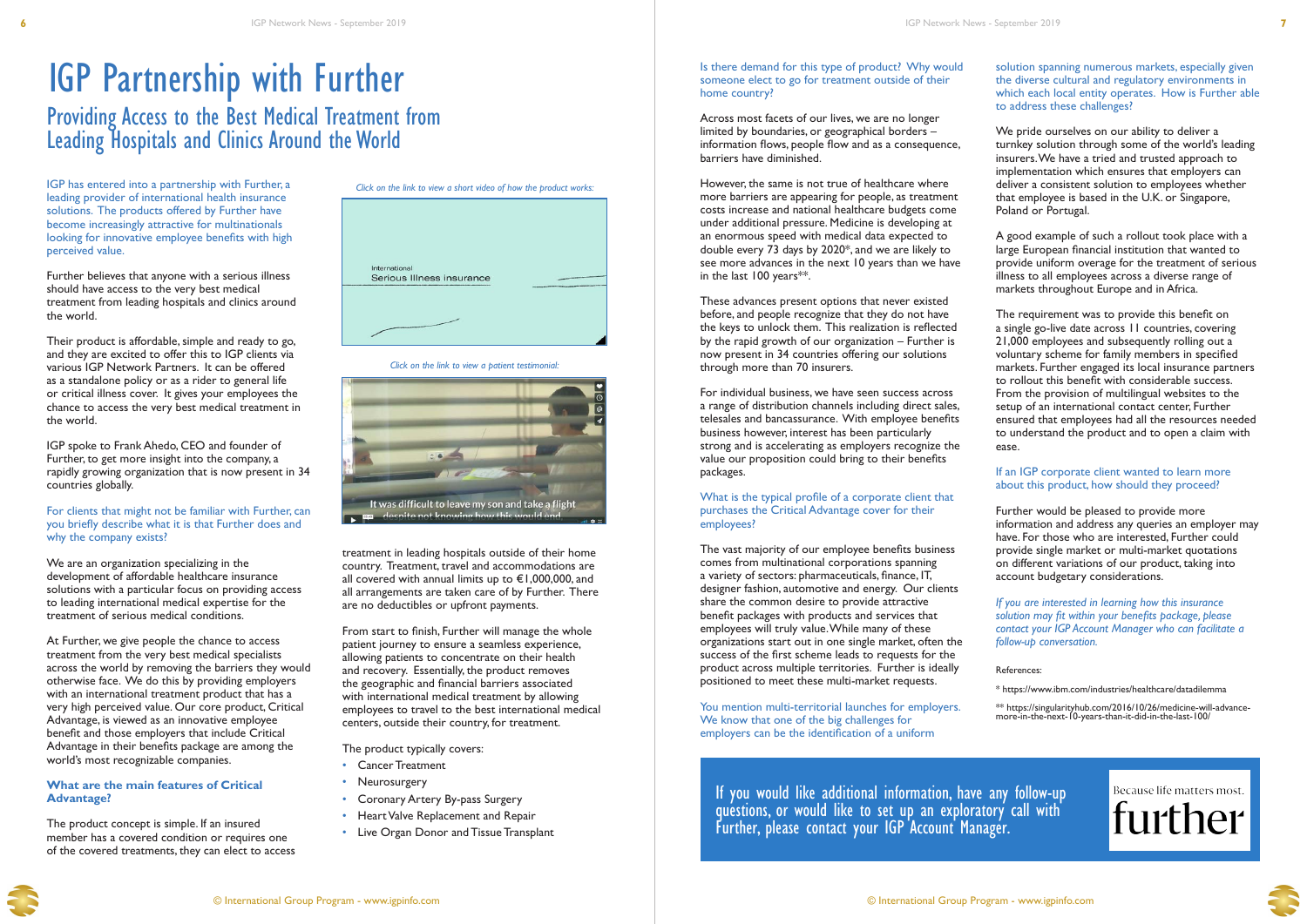© International Group Program - www.igpinfo.com

© International Group Program - www.igpinfo.com

For more information, please contact your IGP Account Manager or... **Unum Życie TUiR S.A.** 

*Ms. Joanna Grudnik +48 (22) 329 31 21 | joanna.grudnik@unum.pl www.unum.pl*

### **Cancer Treatments in Poland\***

A study that was published in 2018 (*"How Long Are Cancer Patients Waiting for Oncological Therapy in Poland?", Karolina Osowiecka, Monika Rucinska, Jacek J. Nowakowski and Sergiusz Nawrocki, International Journal of Environmental Research and Public Health, published March 23, 2018*), indicated that the waiting time for the treatment of cancer patients in Poland exceeds nine weeks in 60% of the cases. During the study period, a quarter of the patients used private medical services during the diagnostic process in order to reduce the diagnosis time.

In Poland, cancer is currently the second leading cause of death (after circulatory system diseases) and is likely to become the leading cause of death within10 years. Today, cancer is the dominant cause of premature deaths among Polish women between the ages of 30 to 69 years. According to the most accurate EUROCARE 5 analysis, the five-year relative survival rate in Poland is approximately10% lower when compared with the average for Europe (42.7% vs. 54.6%, respectively). One factor that may contribute to the inferior treatment results in Poland could be the long time between the suspicion of cancer and the beginning of treatment.

- Help center available 24/7
- Medical consultations
- Laboratory diagnostics
- Specialist tests, such as biopsy, radiography, ultrasonography, magnetic resonance imaging, computed tomography
- Psychological counseling
- Transportation for tests and planned surgeries
- Home nursing care
- **Sanatorium Stay**

### **Oncological S.O.S. New Product Introduced by Unum**

- Adjustment of residence
- Second medical opinion in foreign institutions, providing consultation of the diagnosis together with confirmation or proposal for an alternative treatment plan including:
	- Providing the necessary medical documentation required for the second medical opinion
	- Translation of the submitted documentation
- Transmission of documentation and
- organization of a second medical opinion Translation of the second medical opinion into
- Polish

Unum can now offer additional specialist medical care through the "Oncological S.O.S." package, which has been introduced as a new rider to their group life offer. The Oncological S.O.S. rider can be pooled in IGP and will be offered to all Unum clients at the next renewals. The package is prepared in cooperation with business partner AWP P&C SA (Mondial Assistance).

With Oncological S.O.S., employees receive financial support during cancer treatment and convalescence in case of diagnosis of malignant tumor or borderline malignancy tumor, hospitalization or specialist treatment (e.g., chemotherapy, radiation therapy).

### **Financial Support in Case of Diagnosis and Hospitalization**

- The benefit is paid out in case of:
- Diagnosis of malignant tumor
- Diagnosis of borderline malignancy tumor
- Hospitalization due to cancer disease
- Specialized treatment (e.g. , chemotherapy, radiation therapy)
- The insured amounts are determined individually for each group.

### **Oncological S.O.S. Benefits**

- Clear and understandable general insurance conditions
- One of the shortest directories of insurer liability limitations and exemptions offered on the market
- High and very competitive sums insured for an affordable premium
- No waiting period (coverage is effective as of enrollment date) on the basic contract (Death of the Person Insured), Death of a Child, Orphaned Child
- Extensive directory of Dread Diseases (45 different diseases; and 24 different diseases in respect of Dread Disease of a Child)
- Coverage for sport-related events (including extreme sports) in applicable contracts such as, for example, Detriment to Health, Disability, Hospitalization
- A broad range of health benefits; e.g., in the event of Hospitalization, the benefit can be payable even for a short stay
- Extensive directory of surgical operations -461 medical procedures covered (including one-day procedures)



### Country News: Poland Unum Introduces Oncological S.O.S.

### **Unum: Your Best Choice in Poland**

Unum Życie TUiR SA is part of the Unum Group and has been operating in Poland for over 20 years (until 2018 under the name Pramerica Życie TUiR SA). Unum offers an extensive portfolio of life and health insurance plans that can be tailored to the needs of individuals and group clients:

- Nation-Wide Network Head office and 4 agencies in the capital city of Warsaw, with 11 agencies located in the main Polish cities: Katowice, Kraków, Poznań, Wrocław, Łódź, Gdańsk, Olsztyn, Bydgoszcz, Rzeszów, Lublin and Szczecin.
- Excellent Service Customer-focused and providing the highest standard of services, both at the stage of the program design as well as throughout contract lifetime.
	- Each policy holder has a dedicated Group Policy Administrator who is responsible for all issues related to the insurance contract.
	- Rapid claims payment within a maximum of 3 business days from the time of receipt of a complete set of documents
- Customer Protection 'Tailor-made' products (life insurance as well as accident, health and family riders) to suit the needs and expectations of each and every client.
- Strong Code of Ethics Open and sincere client relations, based on integrity, commitment and accountability. Unum's code of ethics sets the highest standards not only for client relations, but also for employee conduct in general.

### • Unique insurance solutions at competitive prices

*\* "How Long Are Cancer Patients Waiting for Oncological Therapy in Poland?", Karolina Osowiecka, Monika Rucinska, Jacek J. Nowakowski and Sergiusz Nawrocki, International Journal of Environmental Research and Public Health, published March 23, 2018*)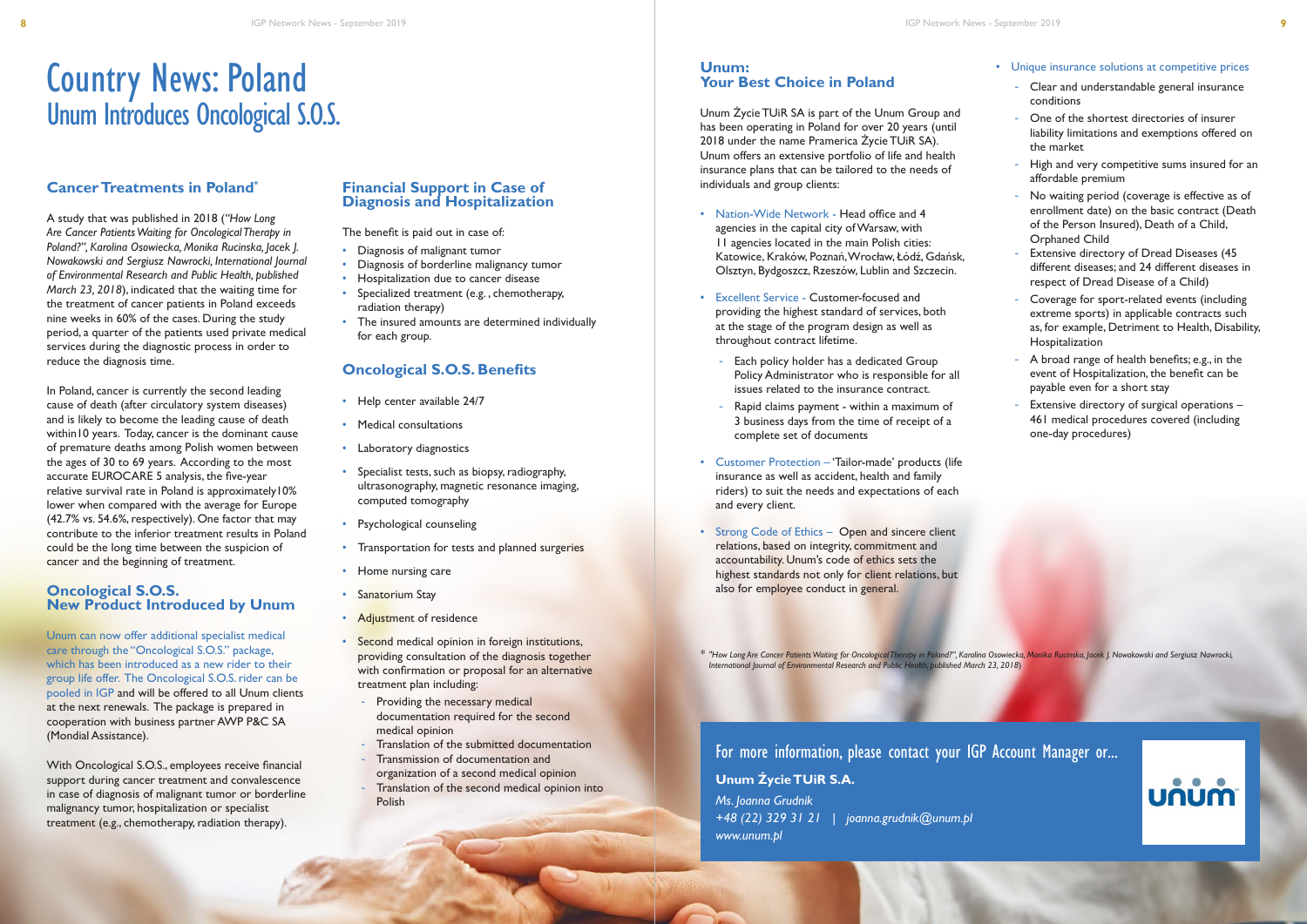### For more information on Employee Benefits in Canada, please contact your IGP Account Manager or...

**Manulife Financial Corporation**  *Mr. Kajan Ramanathan kajan\_ramanathan@manulife.com | T +(1) (416) 687 34 32 | www.manulife.com* 





### Manulife Canada Group Benefits Transforming the Group Benefits Experience in Canada

Finding the right medication to treat certain conditions can be a frustrating trial-and-error process and as many as 50 per cent of medications go unused because of unpleasant adverse effects.<sup>1</sup>

Employee benefits plans have changed very little in recent years and Manulife — which serves one in three Canadians and is one of the largest benefits providers in Canada — is at the forefront of changing that for the better. Committed to be the most digital, customer-centric company in its industry, Manulife is bringing together new technology and innovative thinking to truly transform the benefits experience for Canadians.

### **Future of Medicine and On-demand Access to Medical Consultants**

Manulife recently piloted a program to explore how a person's genes can affect their body's response

to medications, specifically those used to treat depression, pain, or anxiety. Preliminary results show 44 per cent of prescriptions were changed (either the dosage or medication), following genetic testing. The pilot continues and will help determine if considering a person's genetics can support the treatment and recovery process — and help people return to health, regular life, and work sooner.

Manulife is also working with Akira Health to make healthcare more accessible to Group Benefits customers through a new service called Healthcare Online. This allows Manulife to increase Canadians' access to virtual medical consults with knowledgeable, friendly clinicians, anytime and anywhere.

Manulife continues to develop new technologies like smart pill bottles and virtual health solutions. Learn more on how Manulife is delivering on digital, customer-centric innovations by visiting Manulife.ca. In the last couple of years, Manulife Group Benefits has introduced several improvements to the secure site and mobile app, making it easier than ever for plan members to submit and receive payment for claims digitally.

### **Opioid Management Program**

There's an opioid crisis in Canada and every day, 11 people in Canada die from an opioid overdose.2 Personalized solutions matter, and Manulife has developed a new, two-step opioid management program focused on prevention and early intervention. Step one ensures patients start opioid treatment with a short-term supply; step two encourages the use of short-acting opioids first. Working together, these steps ensure side effects, risk tolerance, and dependence get monitored earlier, helping reduce the risk of chronic use.

"We believe in promoting the safe and smart use of opioids, especially for people who are using them for the first time, or who haven't used opioids regularly," said Donna Carbell, Head of Group Benefits. "Through a much more holistic approach, we hope people will be better able to recover sooner, and with less chance of addiction or additional health issues caused by overuse. When fewer plan members need ongoing, long-term treatment, their plan's drug costs and addiction management costs are lower."

The opioid management program is just one example of ways Manulife is engaged in providing customer experiences that focus first and foremost on improved health outcomes.

### **Going Paperless by 2020**

Manulife Group Benefits is making a big commitment to Manulife's Bold Ambition to become the most digital, customer-centric global company in the industry!

By 2020, Manulife will no longer mail cheques or benefits statements when settling all claims. To get to paperless, it will run campaigns over the next several months, encouraging plan members to sign up for direct deposit and electronic claims statements.

The goal is to stop mailing over four million cheques and claims statements per year, while also driving

members to its website and app for all their claims needs.

And, its transactional Net Promoter Score (tNPS), which measures whether a customer would recommend Manulife to friends or family based on their recent online claims experience, is showing it's on the right path, with tNPS for plan members submitting claims online or through the app sitting at +49 versus -3 for paper claims.

### **Manulife Canada: Your Best Choice**

The **Canadian Division of Manulife Financial Corporation** provides life, health and savings plans to more than one in five Canadians and is one of the largest group insurers in Canada. It is also a leading provider of life, health, disability, and travel insurance to professional, alumni, and retiree associations as well as retailers and financial institutions.

More than 30,000 Canadian businesses have entrusted their employee benefits programs to Manulife Group Benefits. It provides coverage for businesses of all sizes, from two employees to Canada's largest employers.

Incorporated in 1887 as The Manufacturers Life Insurance Company, Manulife and its worldwide affiliates have grown to become a leading Canadianbased financial services group with millions of customers in 22 countries and territories worldwide.

**III** Manulife



#### 1 Will Pharmacogenetics Help Your Health? By Pat Allen, USNews.com, Oct. 23, 2015.

2 Canada's opioid crisis (https://www.canada.ca/en/services/health/campaigns/drug-prevention.html). Government of Canada. 2019-04-17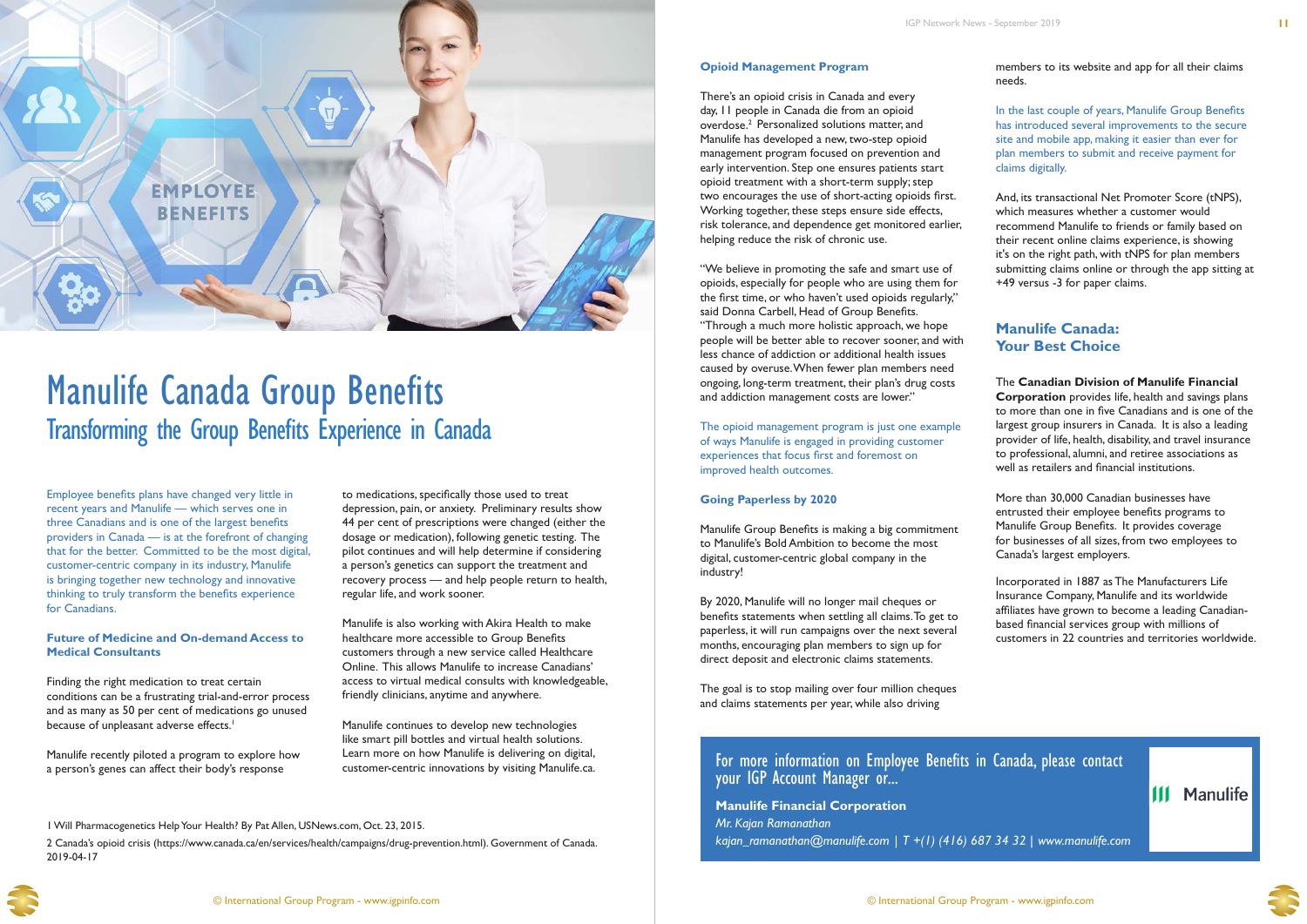**12**

| More info, contact: | wim.moldenaers@igpeurope.com         |
|---------------------|--------------------------------------|
| More info, contact: | loyce Low@igp.com.sg                 |
| More info, contact: | wim.moldenaers@igpeurope.com         |
| More info, contact: | jan.maerien@igpeurope.com            |
| More info, contact: | Joyce_Low@igp.com.sg                 |
| More info, contact: | michael.spincemaille@igplatam.com.co |
| More info, contact: | michael.spincemaille@igplatam.com.co |
|                     |                                      |



Denmark (Subsidiary Visits) More info, contact: charles.albers@igpeurope.com Finland (Subsidiary Visits) More info, contact: oxana.ivas@igpeurope.com France (Subsidiary Visits) Trance (Subsidiary Visits) More info, contact: bartosz.racino@igpeurope.com juliette.roque@igpeurope.com Germany (Subsidiary Visits) More info, contact: charles.albers@igpeurope.com philipp.linden@igpeurope.com Ireland (Subsidiary Visits) More info, contact: bartosz.racino@igpeurope.com Luxembourg (Subsidiary Visits) More info, contact: Your IGP Account Manager Mexico (Subsidiary Visits) More info, contact: michael.spincemaille@igplatam.com.com/ Netherlands (Subsidiary Visits) More info, contact: arvid.kleber@igpeurope.com Eric\_WK\_Chew@igp.com.sg Sweden (Subsidiary Visits) More info, contact: oxana.ivas@igpeurope.com in the state oxana.ivas oxana.ivas @igpeurope.com Switzerland (Subsidiary Visits) More info, contact: charles.albers@igpeurope.com bartosz.racino@igpeurope.com

Group Program - www.igpinfo.com

If you would like an IGP Network Partner to meet with your local colleagues, we urge you to contact your IGP Account Manager and provide the contact details of your local representative so that we might set up a meeting. Naturally, we will keep you informed of the results of each meeting and provide you with information on the current employee benefits plan(s) of your subsidiary and on any quotations that ensue.

### Schedule of IGP Subsidiary Visits An Opportunity to Have an IGP Representative Meet With Your Local Subsidiary

During meetings with your local subsidiaries, IGP Network Partners have the opportunity to inform them about how IGP works and the possible advantages to the subsidiary of participating in IGP. These meetings also enable your subsidiaries to gain market knowledge about what employee benefits plans their competitors are offering and what is typical in their market. It furthermore enables us to gather information on your behalf about your operations' current employee benefits plans and how they are financed.

13-15 Argentina (Subsidiary Visits) More info, contact: michael.spincemaille@igplatam.com.com/ 18-21 Brazil (Subsidiary Visits) More info, contact: michael.spincemaille@igplatam.com.co 22 Colombia (Subsidiary Visits) More info, contact: michael.spincemaille@igplatam.com.co

#### **Ideally, you should send your local management an e-mail to encourage them to meet with IGP.**

IGP devotes many resources to have IGP Account Managers join the representatives of the IGP Network Partners during these local meetings, as this brings an additional international perspective.

On the following pages, you will find an overview of the 2019 trips planned by the responsible IGP contact for the respective countries or regions.

### **October**

- 1-7 South Africa (Subsidiary Visits)
- 2-4 Thailand (Subsidiary Visits)
- 8-11 Kenya (Subsidiary Visits)
- 13-16 Greece (Subsidiary Visits)
- 16-18 Malaysia (Subsidiary Visits)
- 21-22 Chile (Subsidiary Visits)
- 23-25 Peru (Subsidiary Visits)

### November

- 6-8 Thailand (Subsidiary Visits) More info, contact: Joyce Low@igp.com.sg
- 
- 
- 
- 27-29 Taiwan (Subsidiary Visits) More info, contact: Joyce Low@igp.com.sg

### **Ongoing**

Austria (Subsidiary Visits) and More info, contact: philipp.linden@igpeurope.com

Singapore (Subsidiary Visits) More info, contact: Joyce Low@igp.com.sg

Belgium (Subsidiary Visits) More info, contact: Mour IGP Account Manager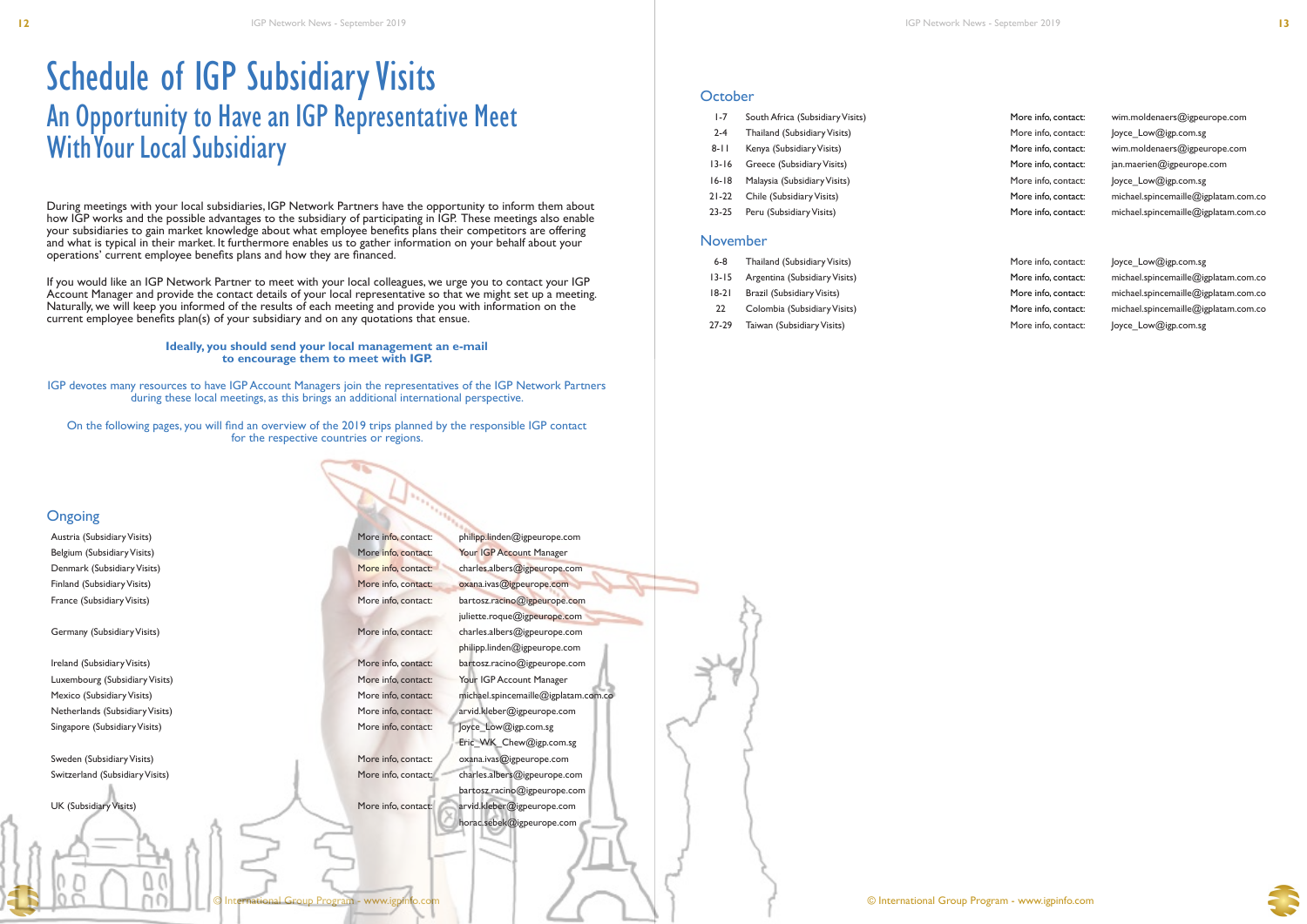IGP Network Partners

*\* Correspondent Network Partner / \*\* Malakoff Médéric Humanis can quote provided plans also underwritten on the mainland.*

**Macau** AXA China Region Insurance Company Limited\*

**Malaysia** AIA Bhd.

**Martinique** AXA France Vie Malakoff Médéric Humanis\*\*

**Mauritius** SWAN Life Ltd.

**Mayotte** AXA France Vie Malakoff Médéric Humanis\*\*

**Mexico** Seguros Monterrey New York Life, S.A.

**Monaco** AXA France Vie Malakoff Médéric Humanis

**Namibia** Via The Old Mutual Life Assurance Company (South Africa) Limited

**Netherlands** a.s.r. | De Amersfoortse Insurance

**New Zealand** Fidelity Life Assurance Company Limited

**Nicaragua**  MAPFRE Seguros Nicaragua, S.A.

**Norway** Storebrand Livsforsikring AS

**Panama** MAPFRE Panama, S.A.

**Paraguay** MAPFRE Paraguay Compañía de Seguros S.A. AXA PPP healthcare (Health) Canada Life Limited (Life and Pensions)

**Peru** MAPFRE Perú Compañía de Seguros y Reaseguros

**Philippines** The Insular Life Assurance Co., Ltd.

**Poland** Unum Życie TUiR SA

**Portugal** VICTORIA Seguros, S.A.

#### **Russia**

**Welbi** 

### **Singapore**

Aviva Ltd.

#### **Slovenia**

ERGO Življenjska zavarovalnica d.d.\*

### **South Africa**

The Old Mutual Life Assurance Company (South Africa) Limited

### **Spain**

Caja de Seguros Reunidos, Compañía de Seguros y Reaseguros, S.A. (CASER)

### **Sweden**

SPP

### **Switzerland**

AXA Switzerland

### **Taiwan (Republic of China)**

Shin Kong Life Insurance Company, Ltd.

### **Thailand**

Muang Thai Life Assurance Public Company, Ltd.

### **Turkey**

Allianz Yaşam ve Emeklilik (Life and Pensions) Allianz Sigorta A.Ş. (Health)

### **Ukraine**

TAS Life Insurance Company

### **United Arab Emirates**

Abu Dhabi National Insurance Company (ADNIC)

### **United Kingdom**

### **United States** Prudential Insurance Company of America (Life)

**Uruguay** MAPFRE Uruguay Seguros S.A.

### **Venezuela** MAPFRE La Seguridad, C.A.\*

**Third-Country National and Expatriate Coverage**

### AXA - Global Healthcare (medical) AXA Luxembourg (life, disability, pensions) Global Benefits Group, Inc.



### IGP Network Partners

*\* Correspondent Network Partner / \*\* Malakoff Médéric Humanis can quote provided plans also underwritten on the mainland.*

**Argentina** SMG LIFE

**Australia**

AMP Life Limited

**Austria** ERGO Versicherung AG (in assoc. with BONUS Pensionskassen AG)

**Belgium** AG Insurance

**Brazil** MAPFRE Seguros Brazil

**Cambodia** Manulife (Cambodia) Plc.\*

**Canada** Manulife Financial Corporation – Canadian Division

**Channel Islands** AXA PPP healthcare Canada Life Limited

**Chile** MAPFRE Compañía de Seguros de Vida de Chile S.A.

**China (Mainland)** Manulife-Sinochem Life Insurance Co. Ltd. Taiping Pension Company, Limited

**Colombia** MAPFRE Seguros de Colombia

**Costa Rica** MAPFRE Seguros Costa Rica, S.A.

**Denmark** PFA Pension

**Dominican Republic** ARS Palic Salud, S.A. (Health) MAPFRE BHD Compañía de Seguros, S.A. (Life)

**Ecuador** MAPFRE Atlas Compañia de Seguros S.A.\*

**El Salvador** MAPFRE Seguros El Salvador S.A.

**Finland** Mandatum Life Insurance Company Limited

#### **France**

AXA France Vie Malakoff Médéric Humanis

**Germany** Gothaer Lebensversicherung AG

**Greece** The ETHNIKI Hellenic General Insurance Company

**Guadeloupe** AXA France Vie Malakoff Médéric Humanis\*\*

**Guatemala** MAPFRE Seguros Guatemala, S.A.

**Guiana**  AXA France Vie Malakoff Médéric Humanis\*\*

**Honduras** MAPFRE Seguros Honduras, S.A.

**Hong Kong** AXA China Region Insurance Company Limited Manulife Hong Kong

**Hungary** Aegon Hungary Composite Insurance Company

**India** Max Life Insurance\*

**Ireland** Irish Life Assurance plc

**Italy** UnipolSai Assicurazioni S.p.A. UniSalute S.p.A.

**Japan** The Dai-ichi Life Insurance Company, Limited

**Korea** Samsung Life Insurance Company, Ltd.

**La Réunion** AXA France Vie Malakoff Médéric Humanis\*\*

**Liechtenstein** AXA Liechtenstein

**Luxembourg** Cardif Lux Vie S.A.